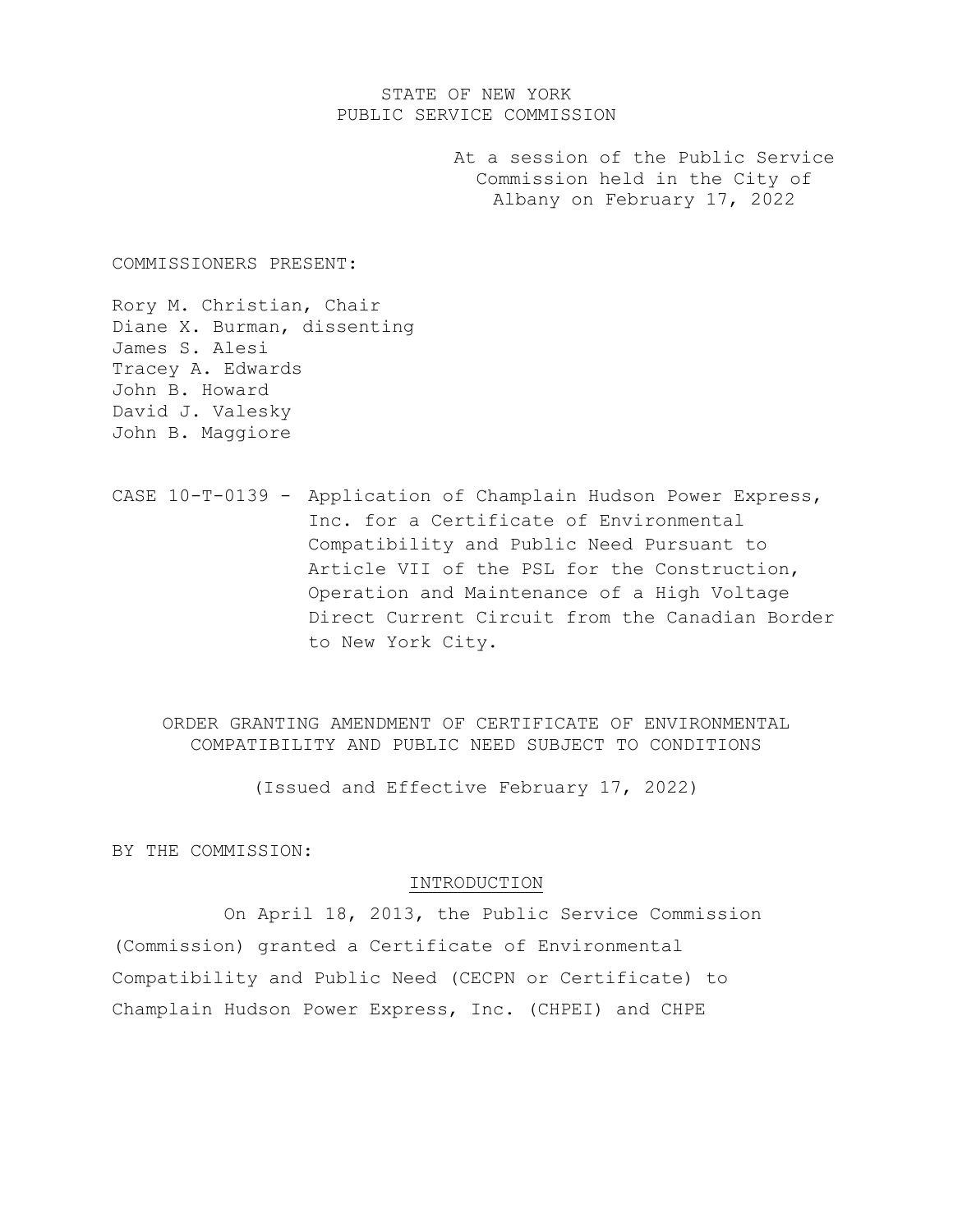Properties, Inc. (CHPE) (collectively, the Certificate Holders),  $1$ authorizing, subject to conditions, the construction of a High Voltage, Direct Current (HVDC) transmission line extending approximately 330 miles from the New York/Canada border to a proposed DC-to-Alternating Current (AC) converter station in Astoria, Queens; and an approximately 3-mile long 345 kilovolt (kV) AC cable within the streets of Astoria, Queens to a pointof-interconnection with the Consolidated Edison Company of New York, Inc.'s (Con Edison) Rainey substation (the Astoria-Rainey cable); (altogether the Certificated Project or Facility) pursuant to Public Service Law (PSL) Article VII.[2](#page-1-1)

The HVDC transmission line will be located underground beneath waterways and in upland areas along existing highway, street or railroad rights-of-way (ROW). The Project's HVDC cable system will consist of two solid dielectric (i.e., no insulating fluids) electric cables, each approximately six inches in diameter. As certified, and amended, the Project will have the capacity to transmit up to 1,250 megawatts (MWs) of electricity into the New York City load pocket. It is

<span id="page-1-0"></span><sup>&</sup>lt;sup>1</sup> For the purposes of this Order, "Certificate Holders" represents both past and current Certificate Holders. In August 2020, CHPEI converted from a corporation (CHPEI) to a limited liability company (CHPE LLC) and received Commission approval to transfer its CECPN from CHPEI to CHPE LLC. See Case 20-E-0145, Petition of Champlain Hudson Power Express, Inc., CHPE Properties, Inc., and CHPE LLC for a Declaratory Ruling that a Series of Intra-Corporate Transactions are Not Transfers Subject to Review Under the Public Service Law or, in the Alternative, for Certain Approvals Pursuant to Sections 70 and 121 of the Public Service Law, Order Approving Transfers (issued July 17, 2020).

<span id="page-1-1"></span><sup>2</sup> Case 10-T-0139, Order Granting Certificate of Environmental Compatibility and Public Need (issued April 18, 2013) (Certificate Order).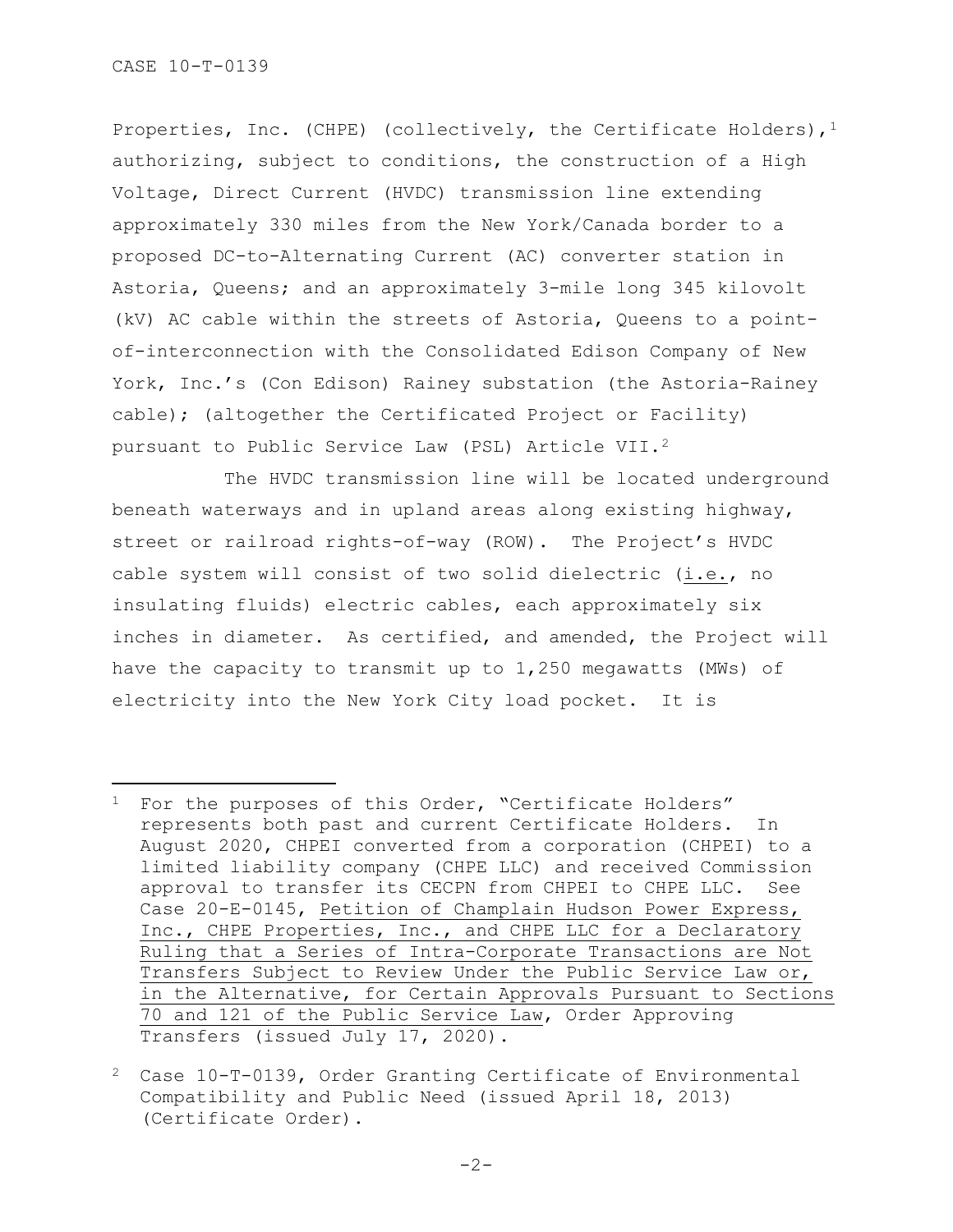anticipated that the electricity transmitted by the Project will be primarily hydroelectric power.

As described more fully below, over the past two years, the Certificate Holders obtained four Commission-approved Certificate amendments related to certain Certificate conditions and route modifications. On January 29, 2021, the Certificate Holders filed a petition, pursuant to Section 123(2) of the PSL, to further amend the Certificate (Amendment 5 Petition). In the Amendment 5 Petition, the Certificate Holders initially sought authorization for two additional modifications to the certified Project: (1) a new interconnection point (IP) and converter station to be built in the Town of New Scotland; and (2) changes to the configuration of the High Voltage Alternating Current (HVAC) interconnection between the Project's converter station in Astoria, Borough of Queens (the Astoria Converter Station) and the IP located at the Astoria Annex Substation owned and operated by the New York Power Authority (NYPA) (the Astoria IP) (referred to herein as the Astoria HVAC Connection). On November 5, 2021, the Certificate Holders withdrew their request for approval to build the new IP and converter station in the Town of New Scotland.

Through this Order, the Commission approves the requested Amendment 5 Petition with respect to the Astoria HVAC Connection, pursuant to PSL §123(2).

### BACKGROUND

The Applicants filed a Petition for an Amendment of the Certificate, pursuant to PSL §123(2), on September 30, 2019, which sought changes to certain conditions to the Certificate (Amendment 1 Petition). More specifically, the Amendment 1 Petition sought approval of changes related to (1) updating previous filings regarding Project construction, (2) avoiding

-3-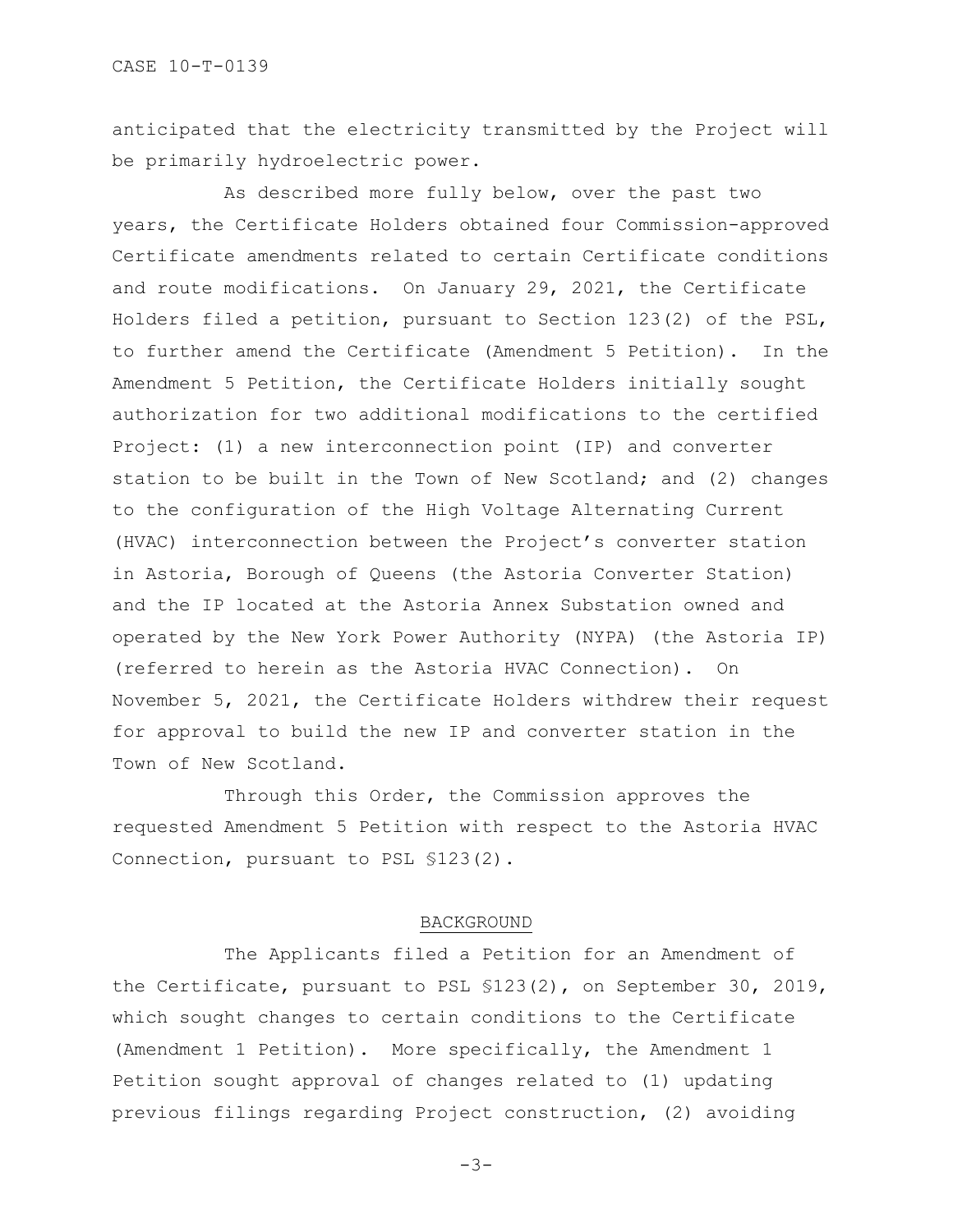delay in Project construction related to the issuance of Canadian permit(s) (Certificate Condition 11), and (3) ensuring efficient processing of construction and post-construction filing requirements. The Commission granted, in part, the Amendment 1 Petition on March 20, 2020, but reserved judgement on the portion of the Amendment pertaining to Certificate Condition 11. After the Applicant submitted additional information, the Commission granted the remaining portion of the Amendment 1 Petition revising Certificate Condition 11 on September 21, 2020.

On December 6, 2019, the Certificate Holders filed a petition for a second amendment to the Certificate (Amendment 2 Petition) seeking approval of certain preferred alternatives (Preferred Alternatives) to the certified Project layout. The Preferred Alternatives included minor routing changes and the relocation of the converter station site that were needed "to, among other things, avoid shallow water engineering challenges, reduce rock removal and wetland impacts, eliminate disruption to downtown Schenectady, forego reliance on an aging railroad bridge, accommodate community concerns, and simplify the design of the Converter Station and the connecting electrical facilities." The Amendment 2 Petition was granted on August 13, 2020.

The Certificate Holders filed a petition for a third amendment to the Certificate (Amendment 3 Petition) on October 9, 2020, seeking approval of proposed modifications to two portions of the certified Project layout. The first requested modification sought authorization to expand the Allowed Deviation Zone (ADZ) in New York City (NYC) to allow installation of the Project cables to bypass the majority of the Harlem River Yard (HRY) in the southeasternmost portion of the Bronx, through installation of the cables underwater across the

 $-4-$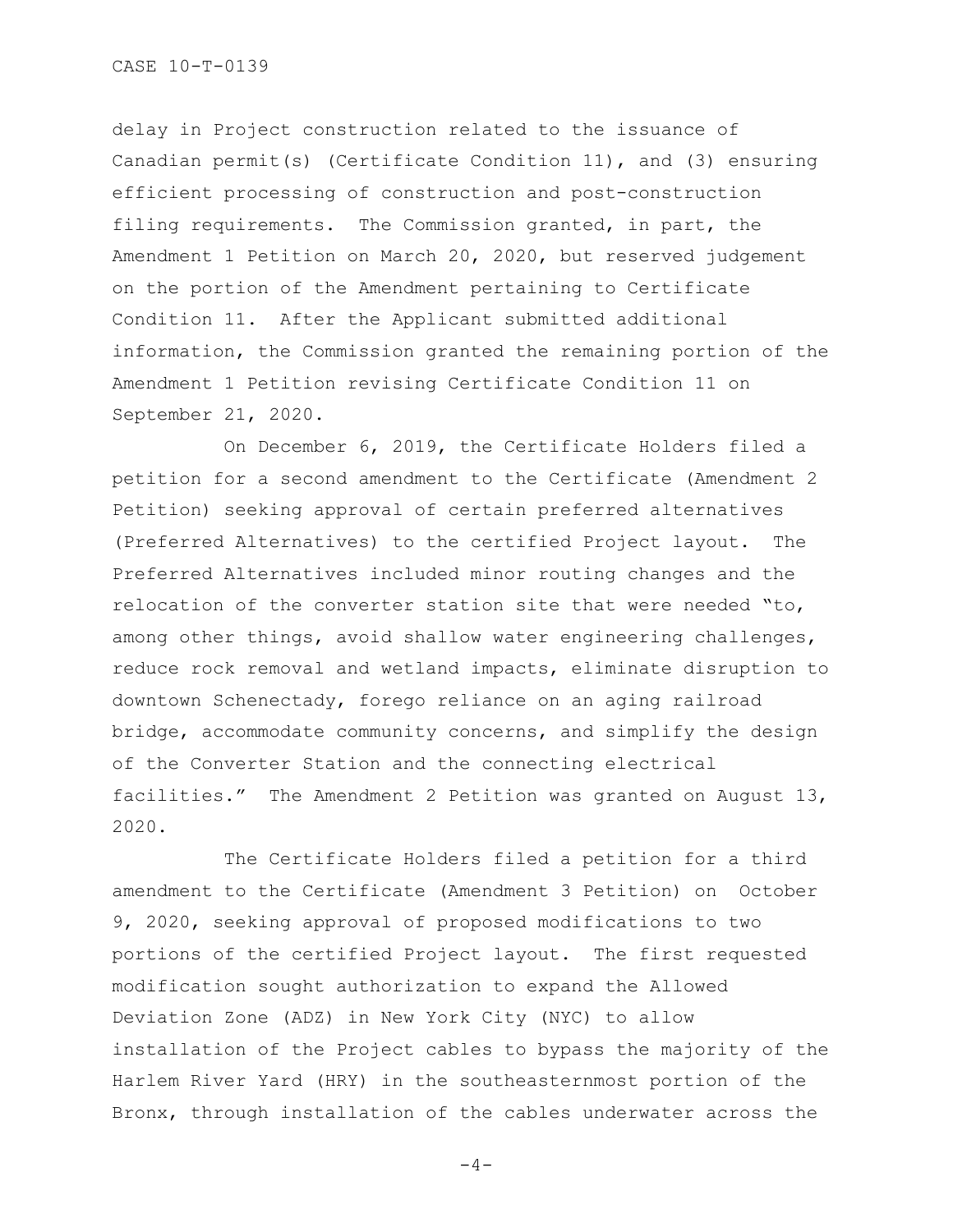Bronx Kill and underground in Randall's Island Park, Borough of Manhattan, directly across from the HRY. The second requested modification sought authorization to augment the ADZ in Rockland County to allow five splice vault locations on private land immediately adjacent to the revised ROW within NYS Route 9W, instead of in the active travelled portion of Route 9W ROW. The Amendment 3 Petition was granted on January 26, 2021.

On January 29, 2021, the Certificate Holders filed a petition for a fourth amendment to the Certificate (Amendment 4 Petition) seeking authorization to increase the capacity of the Project from 1,000 MW to 1,250 MW with associated modifications to the Project's transmission components and to increase the footprint of the Astoria converter station. In addition, in a Supplement to the Amendment 4 Petition filed on March 24, 2021, the Certificate Holders requested clarification of Certificate Condition 22(a) regarding the 100-year floodplain. The Amendment 4 Petition was granted on May 14, 2021.

The Certificate Holders filed the Amendment 5 Petition on June 4, 2021. On December 23, 2021, Chief Administrative Law Judge, Dakin D. Lecakes, issued a "Ruling on Process,"[3](#page-4-0) which held that a hearing was not required because the proposed modifications would not result in any material increase in any environmental impact of the Facility and would not result in a substantial change in the location of the Project. Judge Lecakes noted that although some comments made during the Public Statement Hearing "did specifically focus on the inclusion of the converter station to be built in the Town of New Scotland," he concluded that those comments were "no longer relevant in

<span id="page-4-0"></span><sup>&</sup>lt;sup>3</sup> This ruling was subsequent to the Certificate Holder's withdrawal of the request to add a converter station in the Town of New Scotland.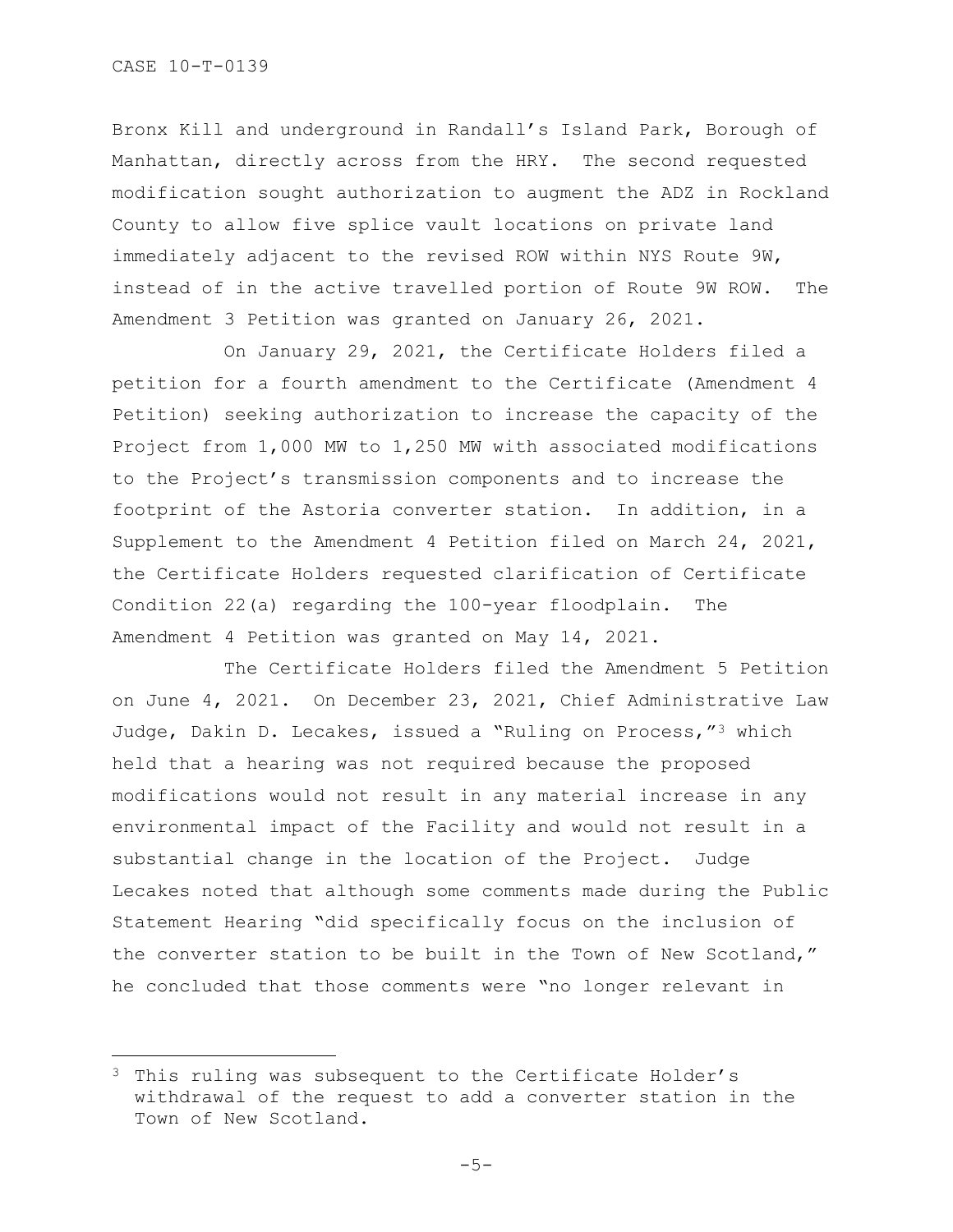light of the Certificate Holders' withdrawal of that proposal."[4](#page-5-0)  Consequently, Judge Lecakes found no additional litigation process was required and "the matter may proceed to the Commission for final determination."[5](#page-5-1) 

## NOTICE AND PUBLIC COMMENTS

A "Notice Seeking Public Comment" was issued on September 14, 2021, which requested public comments by November 1, 2021. Hardcopies of the Amendment 5 Petition were mailed to parties as required by PSL §122(2) and pursuant to 16 NYCRR §85-2.10(c). The Amendment 5 Petition was also served via email on active parties to this proceeding and on all potentially newly affected landowners and municipalities in conjunction with its filing of the Amendment 5 Petition. On July 9, 2021, in accordance with the Commission's Rules at 16 NYCRR §85-2.10(c), the Certificate Holders provided seven Affidavits of Publication of the Notice of Application to Amend the Certificate issued by the Commission on April 18, 2013, relating to their Amendment 5 Petition.

On September 23, 2021, a "Notice of Public Statement Hearing" to be held in the afternoon and evening of October 20, 2021, was issued. The Notice provided that "[a]lthough comments will be accepted throughout the pendency of this proceeding, they are requested by November 1, 2021."

After the Amendment 5 Petition was filed, several groups and individuals submitted comments opposing the Project as a whole (e.g., noting environmental impacts to Indigenous Peoples of Canada, impacts to the Hudson River, and the need for a new Environmental Impact Statement). A few individuals

<span id="page-5-1"></span><sup>5</sup> Id., p. 4.

<span id="page-5-0"></span><sup>4</sup> Ruling on Process (issued December 23, 2021), p. 2.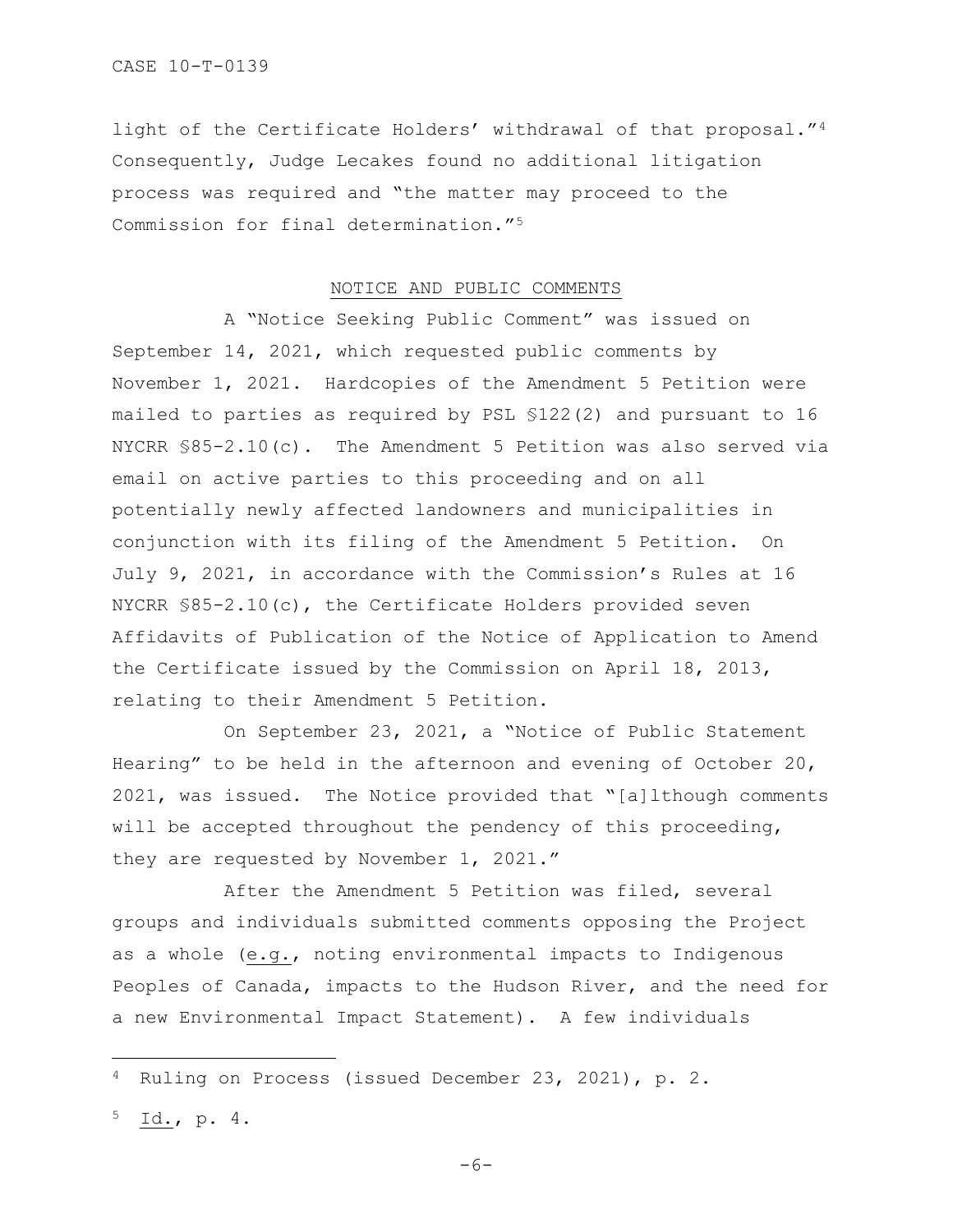commented on the proposed new IP and converter station to be built in the Town of New Scotland, but as noted above, Judge Lecakes found that those comments are no longer relevant due to the withdrawal of that proposal by the Certificate Holders. Numerous letters in support of the Project as a whole were filed by members of the Laborers International Union of North America. None of the comments submitted in opposition specifically address the proposed changes to the Astoria HVAC Connection in the Amendment 5 Petition.

## LEGAL AUTHORITY

PSL §122(4) provides that "[a]n application for an amendment of a certificate shall be in such form and contain such information as the commission shall prescribe. Notice of such an application shall be given as set forth in subdivision two." In addition, under PSL §123(2), "[o]n an application for an amendment of a certificate, the commission shall hold a hearing in the same manner as a hearing is held on an application for a certificate if the change in the facility to be authorized would result in any material increase in any environmental impact of the facility or a substantial change in the location of all or a portion of such facility other than as provided in the alternates set forth in the application."

Because the proposed Astoria HVAC Connection modifications to the certificated Project will not result in any material increase in environmental impacts and will not result in a substantial change in the location of all or a portion of the Project, no hearing is required for the Amendment 5 Petition.[6](#page-6-0)

<span id="page-6-0"></span><sup>6</sup> Ruling on Evidentiary Hearing, p. 3.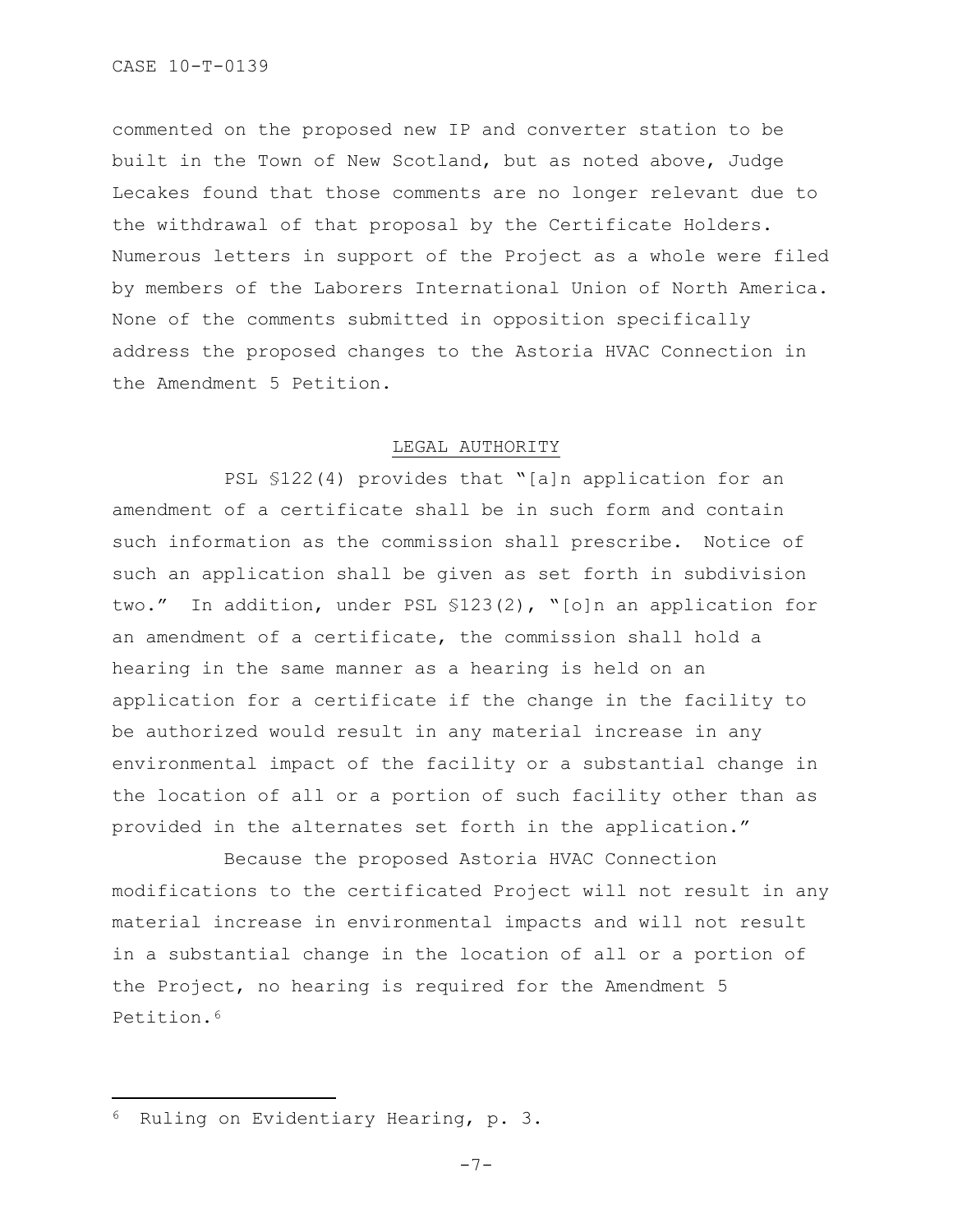#### DISCUSSION

Certificate Condition 26 states that "[t]he Converter Station shall have a 345 kV underground Gas Insulated Line connection to the Astoria Annex GIS Substation installed in duct banks." The Certificate Holders state that when they submitted their Amendment 2 Petition for approval to move the Astoria Converter Station site from the proposed Luyster Creek converter station site to a preferred location in the Astoria Complex (Preferred Converter Station Site), "it was assumed, based on available information and discussions at the time, that the Astoria HVAC Connection could and would remain underground.["7](#page-7-0) However, Certificate Holders state that after technical discussions with Con Edison, the owner of the property through which the Astoria HVAC Connection must cross, "an underground design is no longer feasible"[8](#page-7-1) due to concerns associated with existing buried infrastructure (including a high-pressure natural gas supply line, facility water distribution mains, and underground electrical feeders serving several mission critical facilities) along the proposed pathway.[9](#page-7-2)

Consequently, the Certificate Holders now seek approval to reconfigure the Astoria HVAC Connection at the Preferred Converter Station Site, with an overhead line. The proposed reconfiguration requires installing an overhead doublecircuit 345 kV transmission line for approximately 1,730 feet, suspended on six steel poles approximately 130 feet in height. While the Astoria HVAC Connection is proposed to be located within the ADZ within the Astoria Complex, the Certificate

<span id="page-7-1"></span> $8$  Id.

<span id="page-7-0"></span><sup>7</sup> Amendment 5 Petition, p. 4.

<span id="page-7-2"></span><sup>9</sup> Id., p. 11.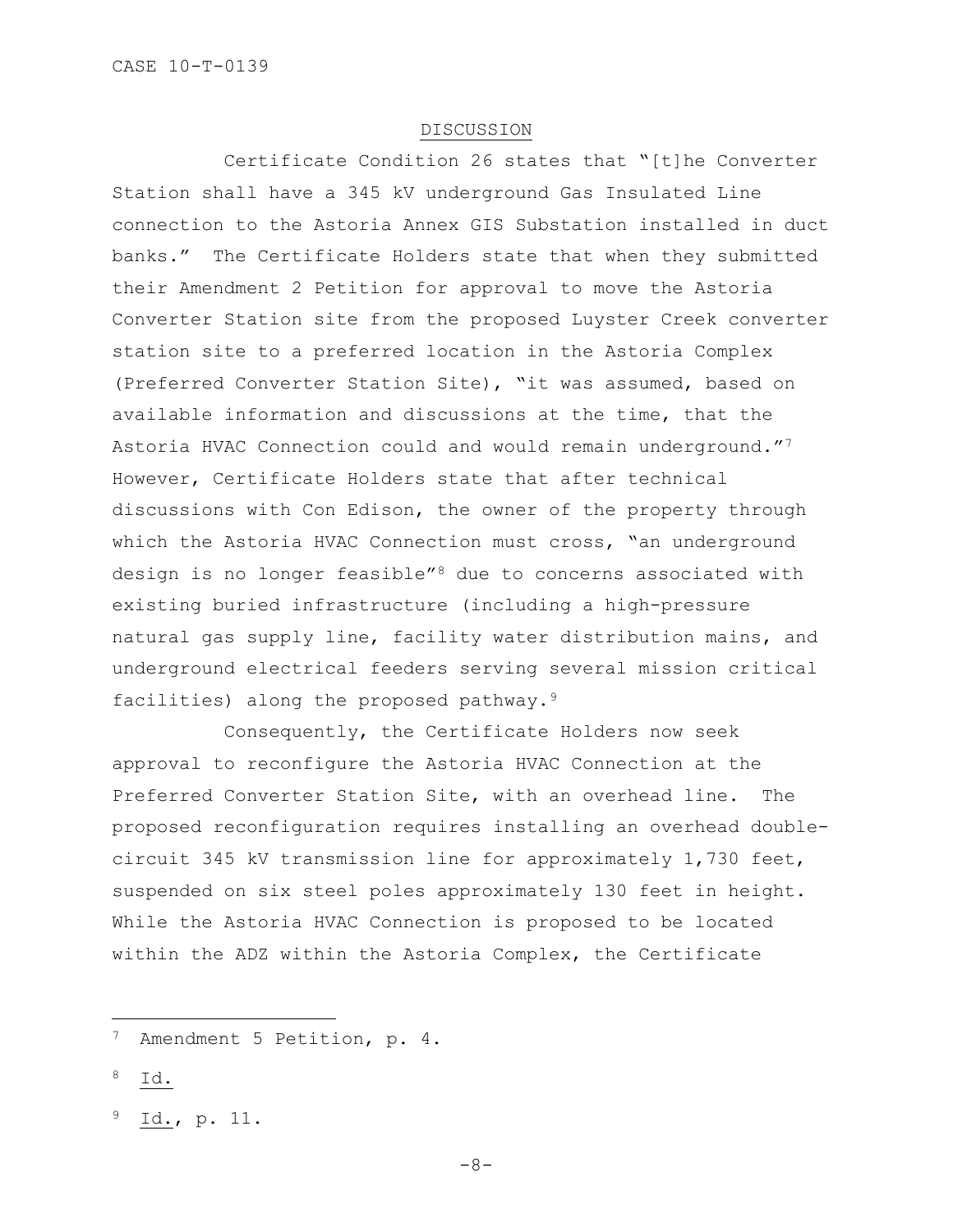Holders request a minor increase in the ADZ to accommodate potential minor shifts in the pole locations[.10](#page-8-0)

In their Amendment 5 Petition, the Certificate Holders noted the environmental impacts of the Project were thoroughly reviewed by the Commission prior to its issuance of the Certificate. $11$  As discussed in the Amendment 5 Petition and below, the environmental impacts of the reconfigured Astoria HVAC Connection are expected to be similar in nature to those of the previously approved Preferred Converter Station Site.

### Land Use

Because the overhead cables will be on the same parcel that has been historically used for utility-related land uses which is zoned M3-1 for heavy manufacturing-industrial uses, the installation of the overhead cables should be consistent with state and local land use plans and policies.

# Geology, Topography, and Soils and Vegetation and Natural Communities

The impacts to geology, topography and soils are expected to be reduced because installation of the overhead cables will require less ground disturbance. Similarly, the installation of overhead instead of underground cables should not result in any different impacts to vegetation and natural communities because they are located on urban property.

<span id="page-8-1"></span> $^{11}$  Id., p. 14.

<span id="page-8-0"></span><sup>10</sup> Id., Appendix C,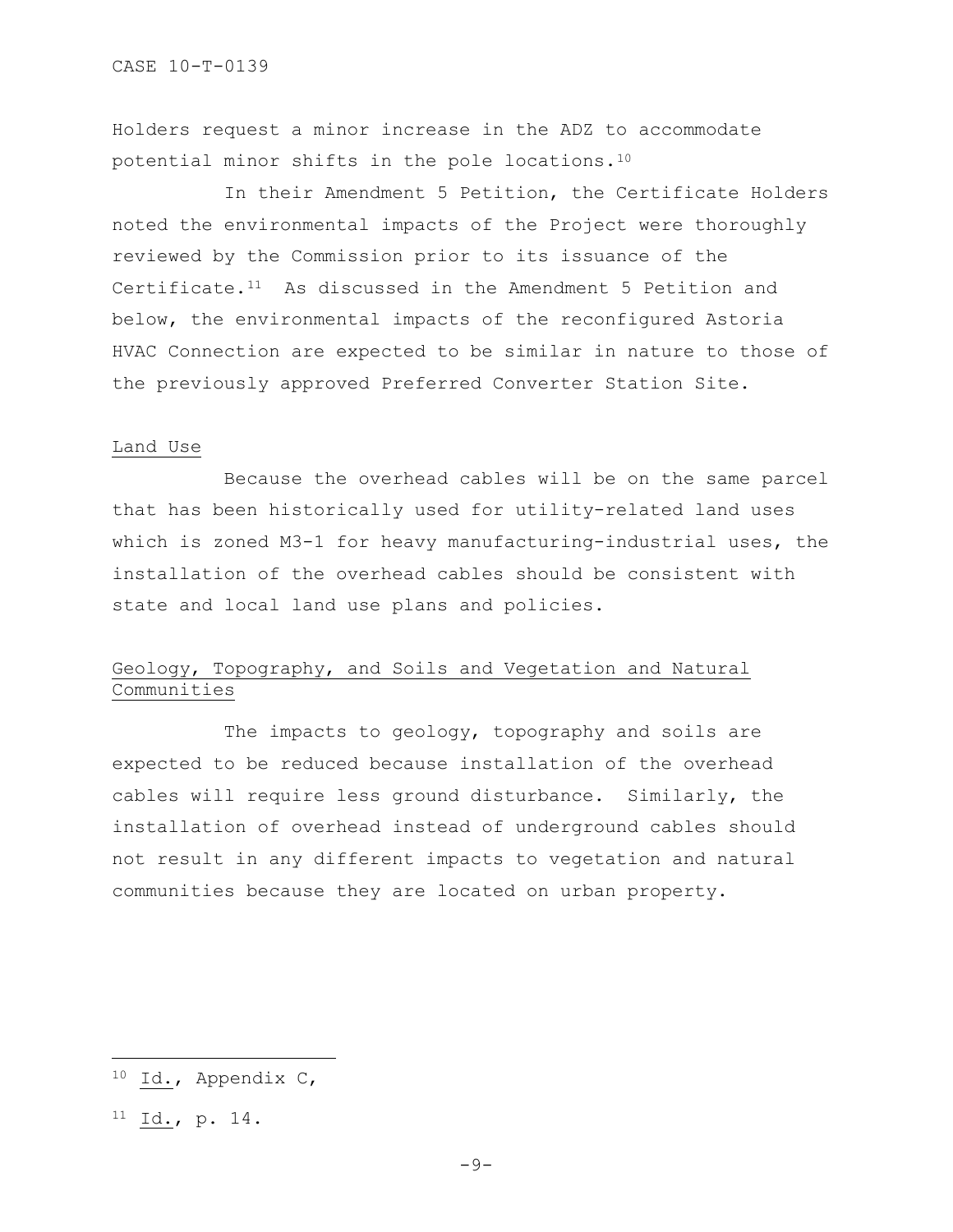# Wetlands and Water Resources, Aquatic Systems, Fisheries, Wildlife and Threatened and Endangered Species

In their Amendment 5 Petition, the Certificate Holders indicate that no impacts to wetlands or waterbodies, nearby aquatic systems, fisheries and wildlife, or threatened and endangered species are expected.<sup>[12](#page-9-0)</sup>

# Historic and Archaeological Resources

Upon review of the Certificate Holders' Phase 1A archaeological resource study for the converter station location, the New York State Office of Parks, Recreation, and Historic Preservation found that no further studies were required based on the historic disturbance at the site. The Certificate Holders have developed a Cultural Resources Management Plan which includes procedures for unanticipated discoveries during Project construction.<sup>13</sup>

## Visual

The Certificate Holders had a Visual Impact Analysis Report prepared to evaluate the potential for publicly accessible ground-level point-of-view visual impacts of the overhead cables within a 0.75-mile radius from the project area.[14](#page-9-2) While the analysis showed the overhead structures would be visible along some portions of 20<sup>th</sup> Avenue and some points along street corridors, the impact of the six proposed poles would be minimal given the already visible similar height transmission structures and other infrastructure (including

<span id="page-9-2"></span><sup>14</sup> Id., Appendix H.

<span id="page-9-0"></span><sup>12</sup> Id., pp. 37-38.

<span id="page-9-1"></span><sup>13</sup> Id., p. 38.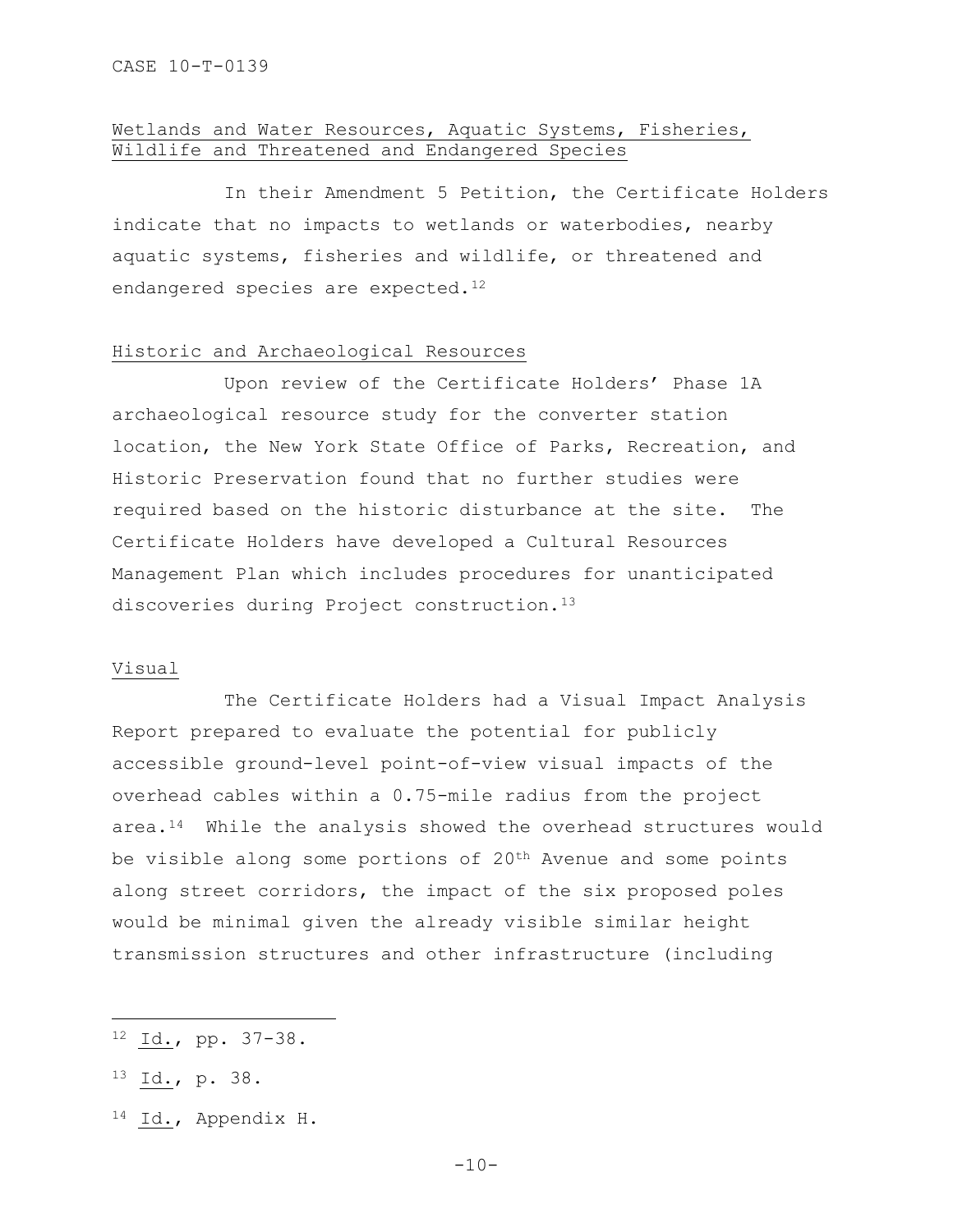exhaust stacks) on the Astoria Complex site.<sup>15</sup> Consequently, no significant adverse visual and aesthetic impacts are anticipated.

# Noise

Noise impacts resulting from overhead versus underground construction are expected to be similar. Expected impacts will be limited to construction noise, which will be temporary in nature.

#### Public Health

Public health impacts are expected to be limited because the Con Edison property on which the Astoria HVAC Connection will be constructed is gated and inaccessible to the public. The Certificate Holders evaluated the HVAC electric and magnetic field (EMF) for the new overhead double-circuit connection and found that EMF levels would be consistent with Commission policy.[16](#page-10-1) 

# Transportation

Due to the proximity of LaGuardia Airport to the Astoria Complex, we will require the Certificate Holders to file a "Notice of Proposed Construction or Alteration" if required by the Federal Aviation Administration (FAA) prior to construction of the Astoria HVAC Connection and to provide copies of any final FAA Determinations to the Secretary prior to installation

<span id="page-10-0"></span><sup>15</sup> Id., Appendix H, p.17.

<span id="page-10-1"></span><sup>16</sup> Id., p. 36; see Cases 26529 and 26559, Statement of Interim Policy on Magnetic Fields of Major Electric Transmission Facilities, (issued September 11, 1990) in PSC Reports, Vol. 30, Part 3A, 1990; 1990 N.Y. PUC LEXIS 47.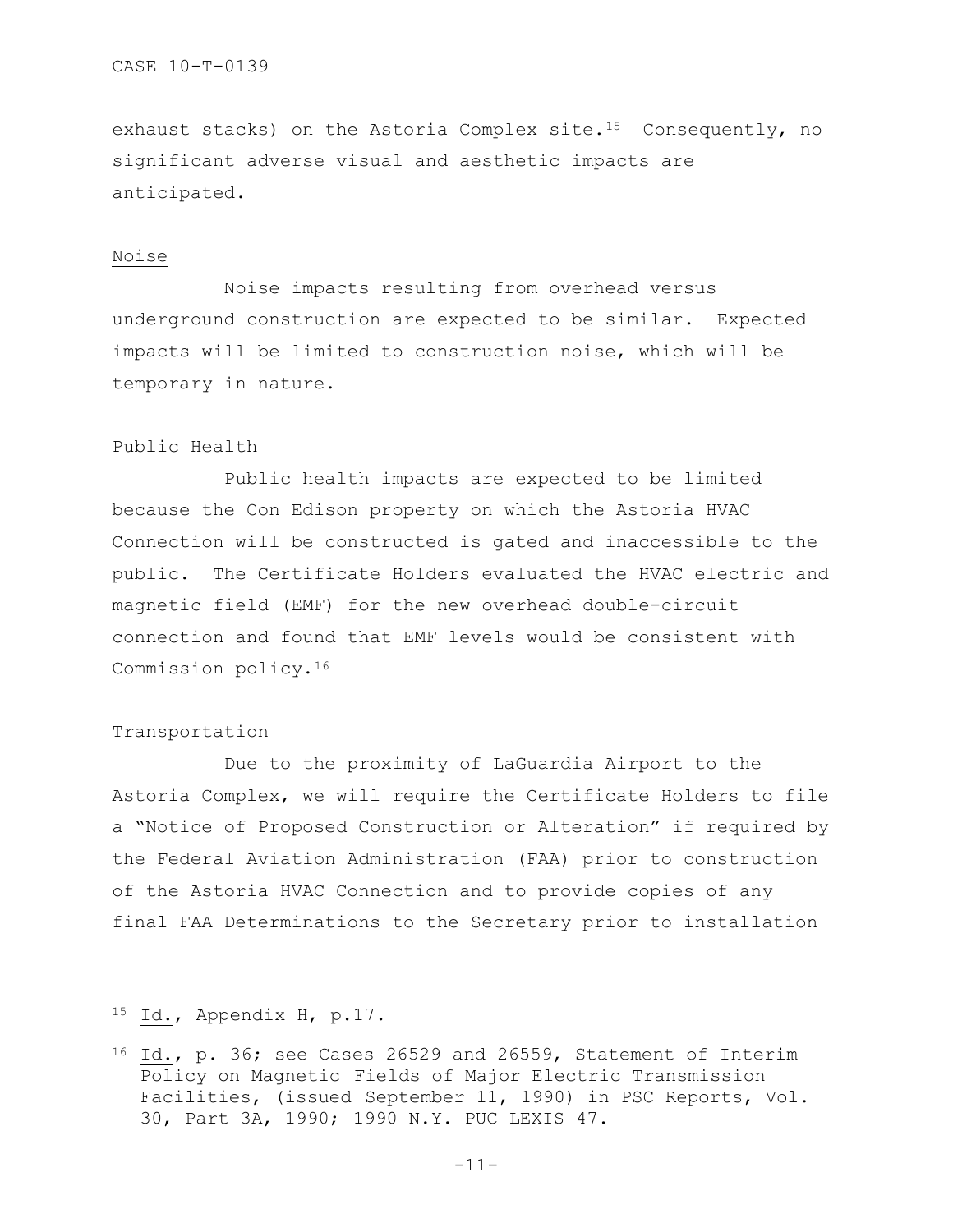CASE 10-T-0139

of components requiring such FAA "Notice of Proposed Construction or Alteration" filings.

# CONCLUSION

The proposed reconfiguration of the Astoria HVAC Connection is reasonable. It is not expected to result in any significant increase in adverse environmental impacts and it is preferred by the property owner. Accordingly, the amendment to the Astoria HVAC Connection described in the Amendment 5 Petition is approved. That aspect of the Amendment 5 petition pertaining to the request to build a converter station in the Town of New Scotland was withdrawn by the Certificate Holders and is therefore not addressed herein.

# The Commission Orders:

1. Champlain Hudson Power Express, Inc.'s and CHPE Properties, Inc.'s (Certificate Holders) Certificate of Environmental Compatibility and Public Need shall be modified by amending the language in Certificate Condition 26 to read as follows:

> "26. The Converter Station shall have a 345 kV connection to the Astoria Annex GIS Substation."

2. If required by the Federal Aviation Administration (FAA), Certificate Holders shall file a FAA "Notice of Proposed Construction or Alteration" prior to construction of the Astoria HVAC Connection and provide copies of any final FAA Determinations to the Secretary prior to installation of components requiring such FAA "Notice of Proposed Construction or Alteration" filings.

-12-